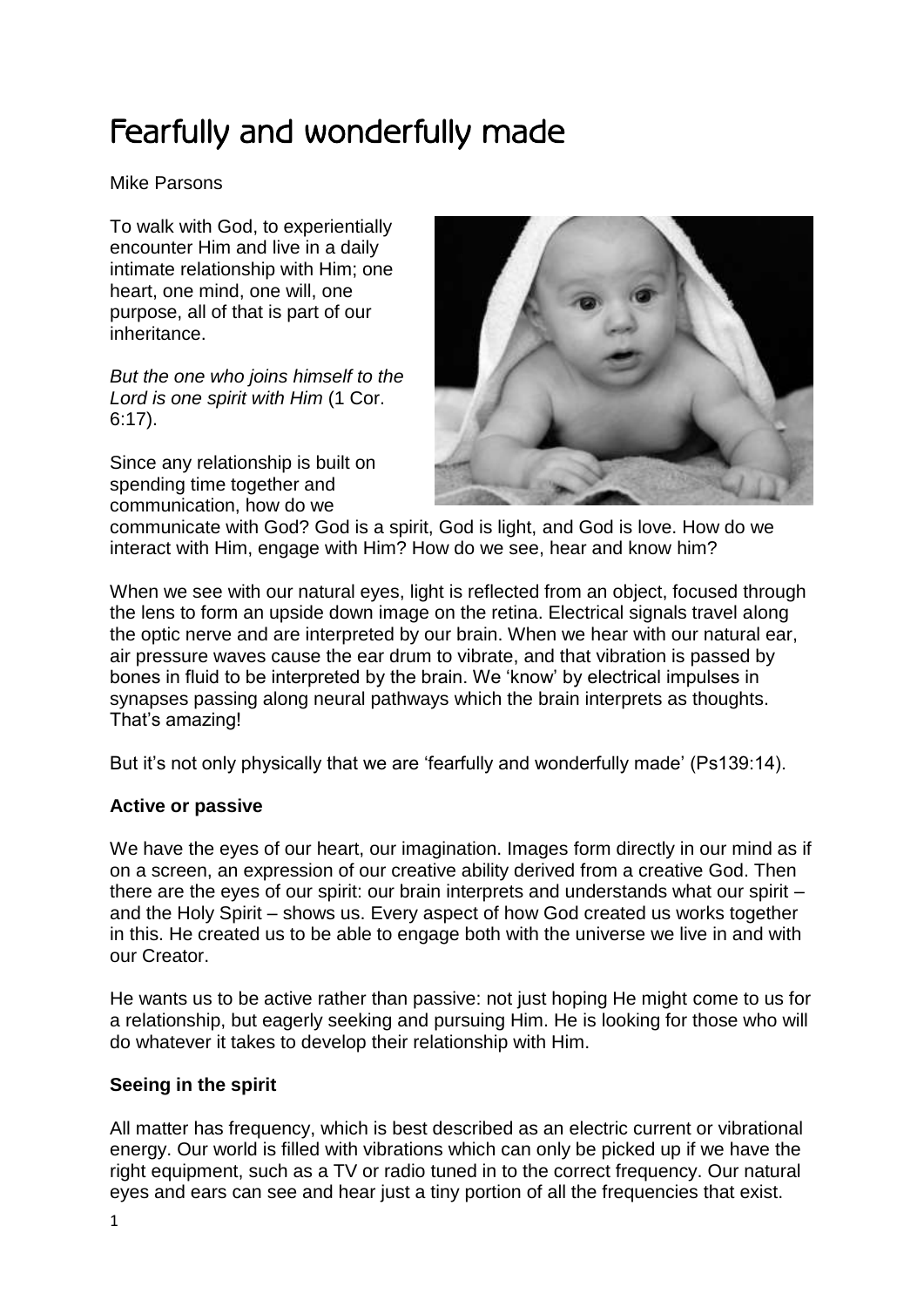

When we are in tune with God, our spirit is capable of detecting wavelengths which our natural senses are not, and can interpret and describe what it perceives. Just as our natural body does, our spirit passes signals to the brain, so that we are able to understand and distinguish between spirits and realms. We can train our spirit to become sensitive to what God is saying and doing in the dimensions around us, and to recognise what is God and what is not.

When we talk about 'seeing in the spirit', what we really mean is that our spirit is tuning into a spiritual frequency and communicating information to our brain so that we begin to understand what is going on.

We know that our natural senses and abilities develop with practice: so too do our spiritual ones (Heb 5:14). The more we train, the more we practise, the more readily our spiritual senses will engage with God. Before becoming believers our spirit was dead to God: now that we are born again we need to get it up to speed. Here at the Freedom centre we do what we call 'activations' in order to encourage our spirit to learn how to hear, see, feel and experience in the realms of heaven. Meditation, too, will help us to develop our spiritual senses.

#### **Harmony**

Sound and colour have an effect on the natural and spiritual dimensions. We have experienced this with the colours and movement of flags together with the sound of music in worship: something shifts in the spiritual atmosphere, portals open; it draws the presence of God and the angelic.

There are healing frequencies. Fragrant oils have healing properties. Our bodies have a frequency; in fact the whole of creation has a frequency. I have experienced the sound of harmony in heaven, and it is calling us to join it and bring it to earth.

#### **Spiritual sonar**

Most of us have known occasions when we could feel or sense the atmosphere in a room. There is a saying, "you could cut the atmosphere with a knife". We feel cold chill shivers in certain places, and peace in others. It is as if our spirit is sending out a 'ping' like spiritual sonar, and forming an impression based on how that signal comes back.

I asked God to open up the eyes of my spirit, and with practice I have learned how to turn this on and off at will (see also the article "My journey to see in the spirit"). I can sense the atmosphere around people and places if I choose to do so. I can discern angels, and even describe them in terms of size, colour, shape and activity, even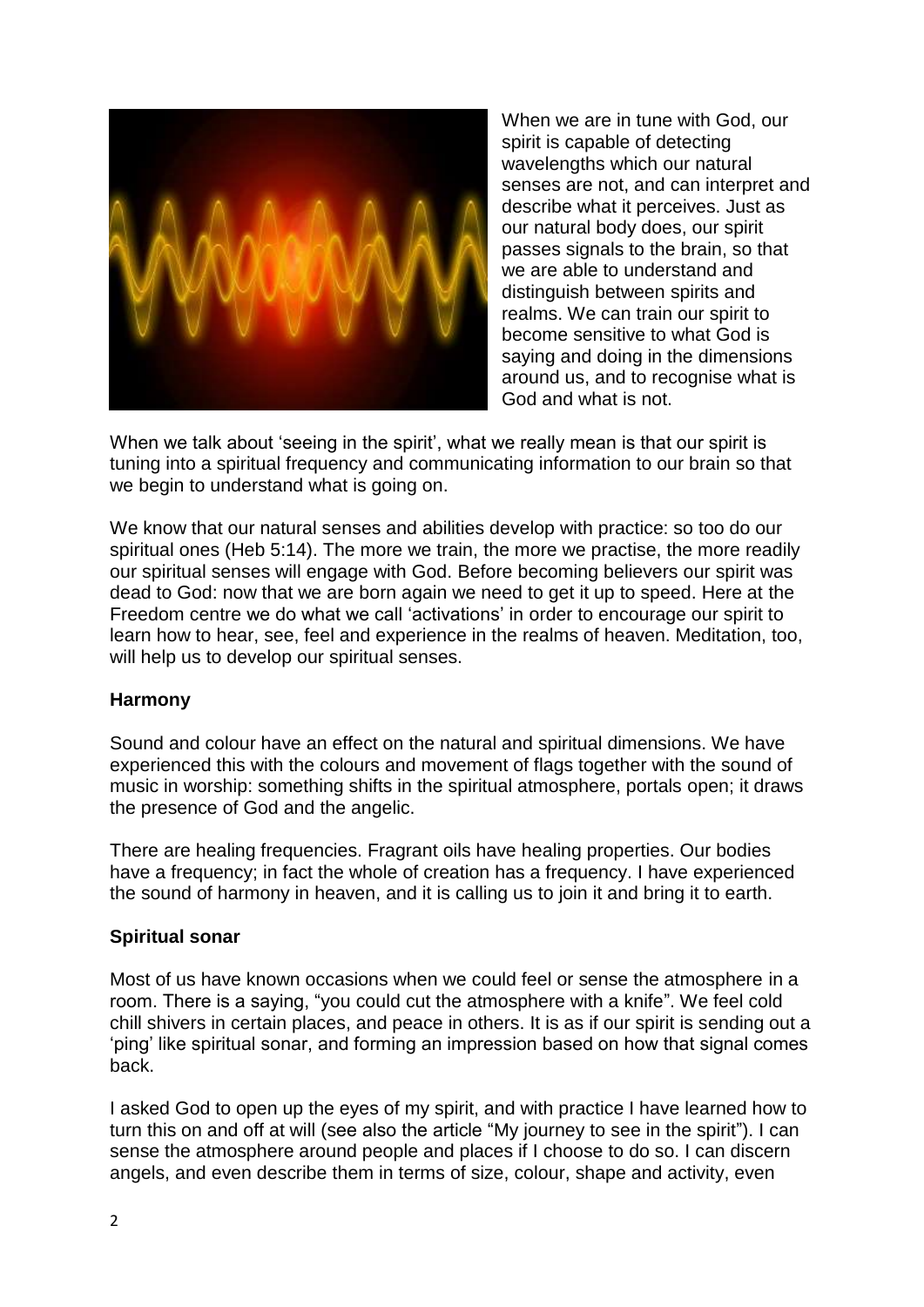though I am not physically 'seeing' them. There is no reason you cannot ask for and receive the same.

## **Visions**

If we want to hear and recognise the voice of God, we need to develop a lifestyle of the supernatural. He created us to be able to receive from Him and to engage with Him in this way:

*'And it shall be in the last days,' God says, 'That I will pour forth of My Spirit on all mankind; And your sons and your daughters shall prophesy, And your young men shall see visions, And your old men shall dream dream*s' (Acts 2:17).

Here are some examples from scripture:

*As he [Saul] was travelling, it happened that he was approaching Damascus, and suddenly a light from heaven flashed around him; and he fell to the ground and heard a voice saying to him, "Saul, Saul, why are you persecuting Me?"… The men who travelled with him stood speechless, hearing the voice but seeing no one* (Acts 9:3-4, 7).

Saul saw the light and heard the voice of Jesus, whilst the others only heard the voice but did not see the light. That light caused blindness in Saul, but the others were not affected. We might wonder what sort of wavelength of light it was, whether it was actual light, or whether it was Jesus himself manifesting as light. Was the veil of heaven opened around Paul so that he could see into a dimension the others could not? And the voice that they all heard, was it an actual voice? As they all heard it, does that mean it is easier to hear than to see spiritual frequencies?

Later on (Acts 9:10-12) we read that Ananias heard God speak to him in a vision (without actual process of eyes, ears, light and sound waves), telling him that Saul has also had a vision, of him (Ananias) laying his hands on him.

Again, Cornelius had a vision of an angel, and Peter fell into a trance (Acts 10:3-15). Even if all these things happened in Saul's, Ananias', Cornelius' and Peter's heads, that does not make them any less real. God communicated with them, and as a result, the church was completely transformed.

#### **Four kinds of wisdom**

Jesus said: *My sheep hear My voice, and I know them, and they follow Me* (John 10:27).

With practice we can learn to identify when it is God communicating with us rather than our own or other voices. Most people will tell you that knowing the word of God is the key, but I would suggest that knowing the God of the word is actually more important. If we have taken the time and trouble to get to know Him personally, His character, His ways, His heart, His mind and His purposes, then we will have a pretty clear idea whether we are hearing Him or not.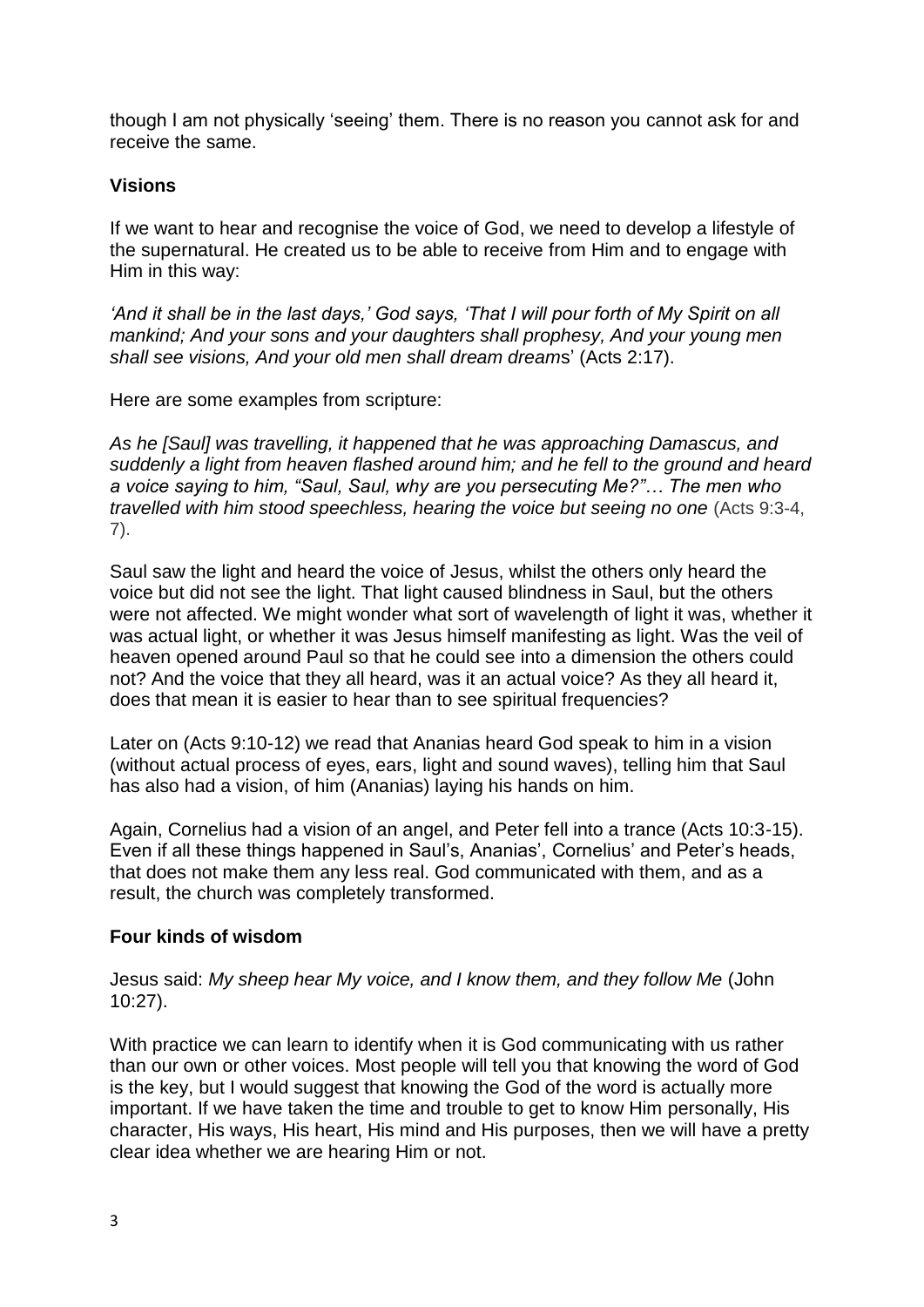*This wisdom is not that which comes down from above, but is earthly, natural, demonic. For where jealousy and selfish ambition exist, there is disorder and every evil thing. But the wisdom from above is first pure, then peaceable, gentle, reasonable, full of mercy and good fruits, unwavering, without hypocrisy* (James 3:15- 17)*.*

James gives a strong clue here too: do we see something characterised by jealousy, selfish ambition, disorder and evil or do we see something pure, peaceable, gentle, reasonable, full of mercy and good fruits, unwavering and without hypocrisy?

## **A place of rest**

*"Come to Me, all who are weary and heavy-laden, and I will give you rest. Take My yoke upon you and learn from Me, for I am gentle and humble in heart, and you will find rest for your souls"* (Matt 11:28-29).

*"Do not let your heart be troubled; believe in God, believe also in Me"* (John 14:1).

*"Peace I leave with you; My peace I give to you; not as the world gives do I give to you. Do not let your heart be troubled, nor let it be fearful"* (John 14:27).

No matter the situations or circumstances going on around us, we need to come from a place of rest and peace in relationship with God, not worrying, being anxious or fearful (see also Matt 6:25-34). Let's also practice the conscious presence of God, who promises never to leave or forsake us (Heb 13:5), and cast all our burdens on Him because He cares for us (1 Peter 5:7). All these things will make us far less likely to be deceived by things which are not coming from Him.

*Trust in the Lord with all your heart And do not lean on your own understanding. In all your ways acknowledge Him, And He will make your paths straight* (Prov 3:5).

Everything needs to flow from the rest and peace of our relationship with God, from the inside out. Let's learn to live in a state of rest, peace and intimacy.

#### **My prayer for you**

2 Kings 6:15-17 *Now when the attendant of the man of God had risen early and gone out, behold, an army with horses and chariots was circling the city. And his servant said to him, "Alas, my master! What shall we do?" So he answered, "Do not fear, for those who are with us are more than those who are with them." Then Elisha prayed and said, "O Lord, I pray, open his eyes that he may see." And the Lord opened the servant's eyes and he saw; and behold, the mountain was full of horses and chariots of fire all around Elisha*.

From a natural perspective, the circumstances were dire. But Elisha could see into the spiritual realm, and he prayed for his servant so that he would also.

I want to pray the same for you.